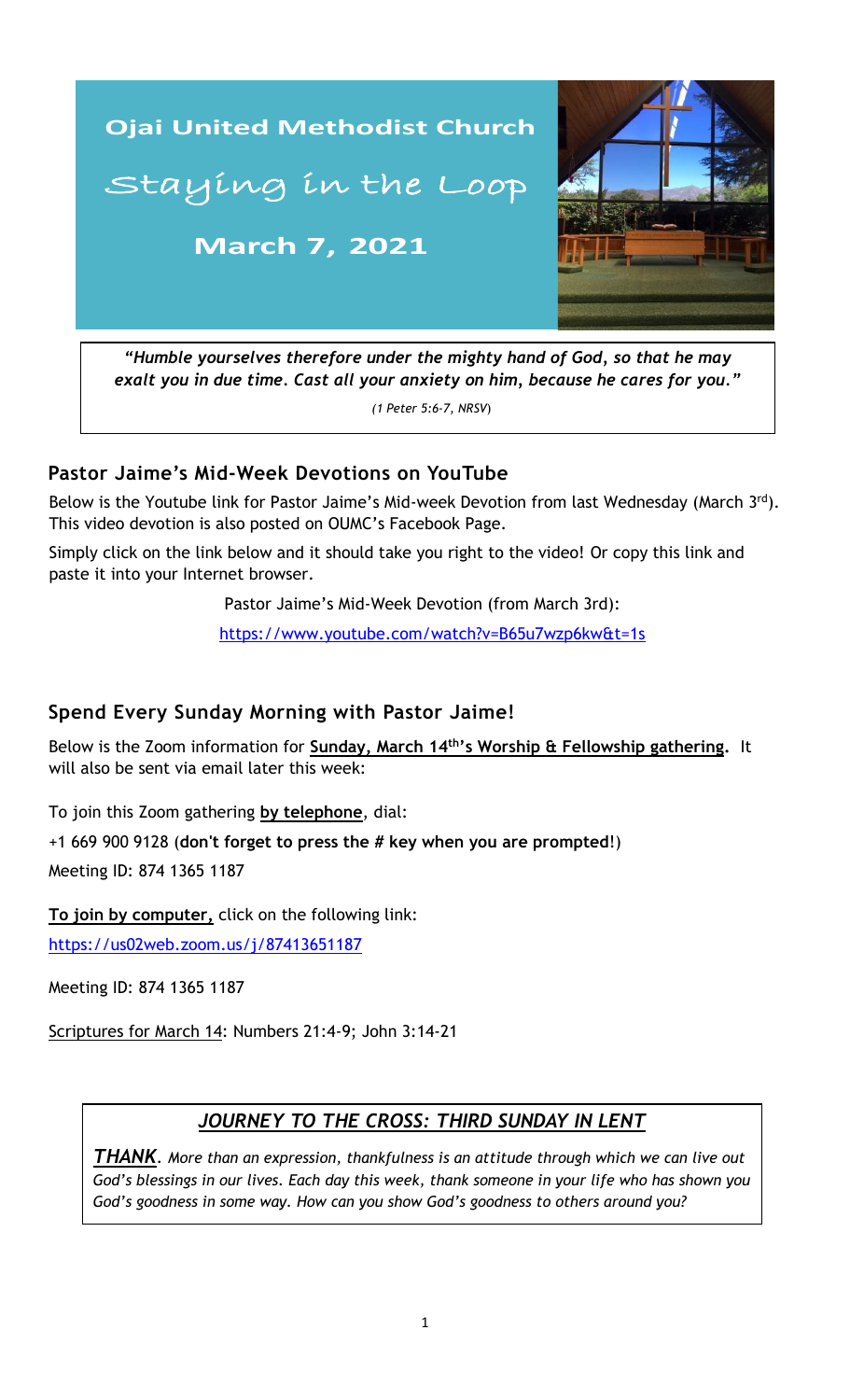### **Wilma Coke's Memorial Service – on Zoom**

While we would all love nothing *more* than to celebrate our dear Wilma's life with much joy, love, singing, sharing of stories (*and lots of yummy food*!), current pandemic restrictions prevent us from doing that at this time. So, **on Saturday, March 13th , at 10:30 a.m. we will be having an outdoor Zoom Memorial Service for Wilma**. **Wilma's family members will be the only ones attending in person**. Later this summer, however, hopefully when County COVID restrictions loosen we here at OUMC, along with Wilma's entire community of friends, will be celebrating her life in the wonderful, gracious, and loving tradition of this church!

Below is the Zoom information for Wilma's Memorial Service. **Please note that there is a Passcode included in the login information for this service!** This information will be sent, via email, twice this week (with a live Zoom video link).

**Wilma Coke's Memorial Service – Saturday, March 13th, 10:30 a.m.** https://us02web.zoom.us/j/83026778744?pwd=Sk5tUVVNeElLMWE2Z01wOTlBQ21LUT09

Meeting ID: 830 2677 8744 Passcode: 148470

Or join by phone: +1 669 900 9128

Meeting ID: 830 2677 8744 Passcode: 148470

## Pray Unceasingly...

Although we are not currently able to gather in person to worship or pray, we most certainly can still pray together! As the Apostle Paul wrote in his Epistle to the Romans (Chapter 8), "*Nothing can separate us from the love of God through Christ Jesus*." Prayer connects us all, as God's Children. And nothing can ever separate us!

This week let us be in prayer for each other and for our dear brothers and sisters listed below.

**For strength and health:** The family of Wilma Coke; the family of Bruce Smale (friend of the Tholl's); Lyle (Nancy Dennis' brother, suffering from Multiple Myeloma); the family of Monyeen Harris; Brandon (brother of Linda Aldous & Carol Longhom's friend diagnosed with cancer); Larrilyn Bangs (recovering from Covid); Diana Criger (recovering from a recent seizure); Brenda Nelson and Bob Murphy (Marie Forrest's cousins); Jesse Rusch; Pastor Rachel and Nick (and son Hunter David); David & Barbara Mark (health and financial issues); Ryan Hayes (Monica's husband); Marilee Sherman; Donna Gross (Taundra Roddick's mother); Lisa (Doreen's niece); Katie (friend of Soni Wright); Carol Longhom; Aleena (granddaughter of the Dennis's); Linda Harris; Laurie King; Linda Aldous; Casey Roddick; Stella Lorraine Preston; Pauline Malos (living at The Artesian); Joel (suffering from COVID symptoms); Richard (dealing with challenging, hard times).

**Our homebound friends:** Lorayn Nelson, Robin Chambliss, Bob Unruhe, Norma Mitrany, Elaine Nelson, Allen Spencer, Lynn Hernandez, Jeanne Keyser, Pauline Larwood.

**For our Covenant Churches:** Palmdale First UMC and Pastors Jim White and Jon Gentry; Knollwood UMC (Granada Hills) and Pastor Kalesita Tu'ifua.

**For our Church Leadership:** North District Office; Rev. Jim Powell; staff and district leaders; Cal-Pac Conference; Bishop Grant Hagiya; staff and conference leaders. **Other prayers:** 

\_\_\_\_\_\_\_\_\_\_\_\_\_\_\_\_\_\_\_\_\_\_\_\_\_\_\_\_\_\_\_\_\_\_\_\_\_\_\_\_\_\_\_\_\_\_\_\_\_\_\_\_\_\_\_\_\_\_\_\_\_\_ those serving and their families; Ojai's Homeless neighbors; the continued actions of justice in All those effected by COVID-19; all people in the work field battling and working with COVID-19 head on; all who are quarantined; all who are alone in hospitals; all who are facing financial issues due to loss of jobs and/or unemployment; all who are feeling anxious and uncertain; all who are navigating how to remain connected with loved ones; Immigrants and their families; a sense of community among students; our UMC Denomination; Veterans the Black Lives Matter movement; the young people who are demanding change with respect, peace, and their powerful voices; for the mental health and stability of all people during these trying times…

### 2 *GOD… IN YOUR MERCY… HEAR OUR PRAYERS. AMEN!*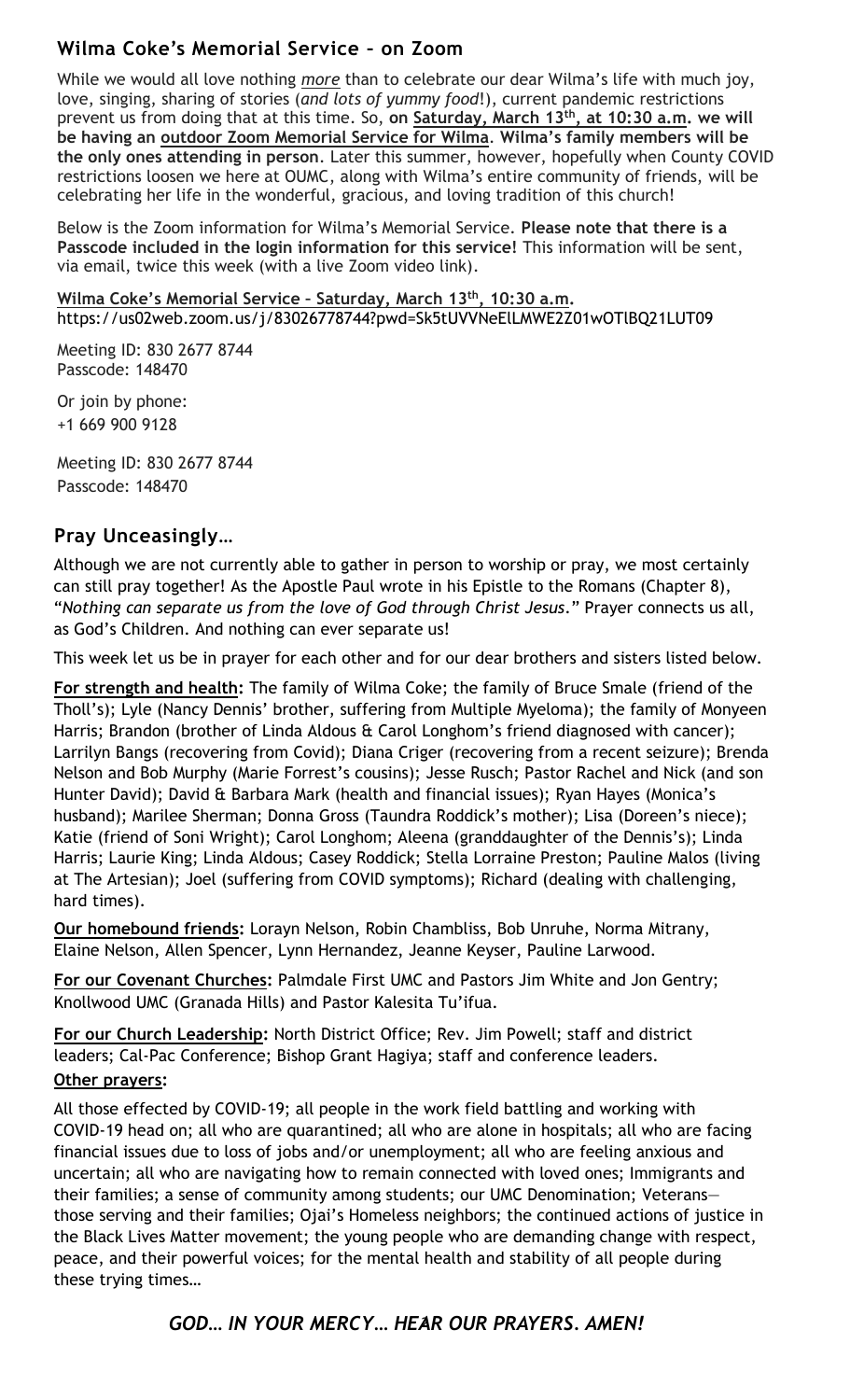# *From the Pastor's Desk...*

Whenever comic strip characters are torn between doing the right thing or the wrong thing, usually we see two tiny figures appearing over their heads or on their shoulders. One is an "angel" urging the person to do the *right* thing; the other a little devil - complete with horns and a pitchfork - tempting the person to do the *wrong* thing.

We're often caught in that dilemma or choice: to do the right thing, even at personal cost - or to do the wrong thing, because it's expedient and "easy," or because we stand to gain something by it. Each one of us has faced that dilemma of having to choose, and we will continue to face it, because we are human. Even the great Apostle Paul struggled with those temptations. In Romans 7:15 he says, "*I do not understand my own actions. For I do not do what I want, but I do the very thing I hate*."

Isn't that our dilemma, too? We're *not* bad people who've sold our souls to the devil! We're the "good guys"! We believe in God and goodness and love and decency. We're part of the church – but we are *human*. While it's a wonderful thing to be human with God-given freedom to make choices, we are responsible for the choices we make.

Do you remember the 1950's TV game show, "To Tell the Truth"? The show featured a panel of four celebrities attempting to correctly identify a described contestant who had an unusual occupation or experience. This central character was accompanied by two impostors who pretended to be the central character. The celebrity panelists questioned the three contestants; the impostors were allowed to lie but the central character was sworn "to tell the truth". After all the questioning, the panel attempted to identify which of the three challengers was telling the truth and was therefore the central character.

In a real sense, the Lenten season breaks into each one of our lives and asks each of us, "will the *real you*… please stand up?" And if we're honest, we'll look introspectively into our lives and evaluate the various roles we've played in various life situations. If we're honest, we'll acknowledge that our lives are a composite of good and bad; of strength and weakness; of generosity and selfishness; and of integrity and deceit. Like Paul, we don't always understand our own actions; often we fail to do the good - the Christ-like - and we find ourselves doing the very thing we hate.

So, will the real YOU… please stand up? Strengths and weaknesses, faith and doubts, grace and sins, dimples and warts! We are loved, even as we are – loved by the One who knows our full capacities and limitations; who understands our fears and failures; our open-heartedness and our self-centeredness; who understands our dilemma when we don't understand our own actions; when we don't do the good we want to do, but do the very thing we hate.

Writing in "*Alive Now!*" magazine, Dorothy Mosher wrote a prayer especially for people like us: "There is much in me, Lord, straining to be born; waiting to be poured forth, like new wine at a feast. But I hold back, because of fear or pride or anger. Loosen me up, Lord. Massage my soul with the fingers of your love… 'til I am free to sing, to dance, to create, and to relate… to be truly myself." In other words... the *real me*. Amen!

Have a blessed week, dear ones – and *be a blessing to others!*

Pastor Jaime